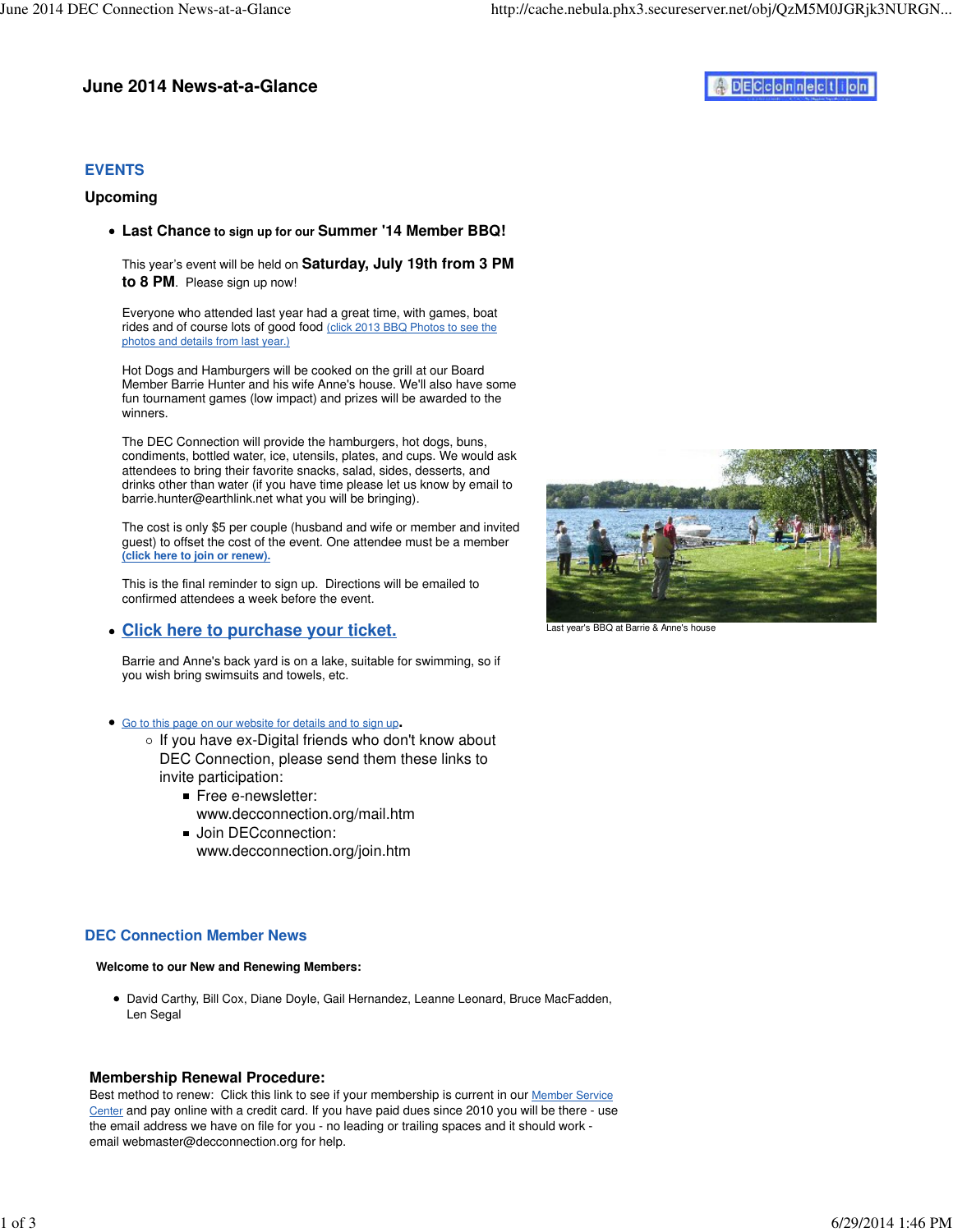- You can also join us (or renew) at www.decconnection.org/join.htm
- You can also send a check to The DEC Connection, c/o Bob Moore, 28 Fernglade Rd., Burlington MA 01803. \$10 for 1 year, \$25 for 3 years.
- If you prefer to use your PayPal account directly (not via our website), use our payment address: registrations@decconnection.org - please do NOT use any of the Board members' personal email addresses.

**Staying on our email list:** Our newsletter contact manager removes names if the recipient mail server sends a rejection notice. If you haven't received DEC Connection's News-at-a-Glance in a while, or you changed your email address, re-register for our free e-news at: www.decconnection.org/mail.htm

**DEC Connection Member NewsBytes**: send yours to: webmaster@decconnection.org. See our new NewsByte archive page.

**Newbold Noyes**, who worked in the media communications group from 1982 to 1992 making documentary marketing films about how our customers used our gear, how our gear was designed & made, etc., sent in a nice email about these videos - Click here to read his letter. He also sent a nice story about Ken, added to the DEC Stories page.

#### **Sad News Department**

His son Peter wrote to us that DEC Connection member **George L. MacDonald**, 90, of Chelmsford, MA, who was a proud DEC employee in the Facilities group for many years, died on 21 June.

George Hovey wrote in to report the passing of **John Lyons** from Dracut MA on 31 May. John was a systems analyst at Digital for many years.

Details are on our Memorials Page

#### **Website Updates**

- Know someone who is leaving HP? Please pass the word to anyone leaving HP to use the HP Alumni Association's "ASAP Checklist" immediately. It has advice and mutual help -- developed by HPAA members -- on the many things you have to do before you lose access to HP's internal systems. Thanks to Curt Gowan for this posting. Go to http://www.hpalumni.org/asap (HPAA membership not required.)
- **Thanks to Curt Gowan, HPAA, for this link to important information on** "**Maximizing your Social Security benefits"** from the 5/7/15 HPAA webinar.
- The PBS video of the documentary about Ken and the history of DEC, Digital\_Man/Digital\_World, is available online (\$25+s/h) from the PBS store: http://www.shoppbs.org/product/index.jsp?productId=13315614 It's a wonderful hour-long nostalgia trip. Enjoy! For those who prefer to watch on their computers, the free version is: http://video.wfyi.org/video /2282149336/
- Use your **MEMBER SERVICE CENTER**! Use the gold Member Login button if you have paid dues since 2010. There are queries to find members in your area, and forms to submit to update your profile, send your news, DEC stories, and business listings for our public online yellow pages. You can check your dues status and renew your membership online. You can email a small photo for your profile, access or request membership in our LinkedIn Group, and send info for articles such as Featured Entrepreneur.
- **DEC Stories submitted by our members and readers We always collect** your unusual, humorous or just favorite DEC stories. Email them to webmaster@decconnection.org. Click on this link to enjoy.
- Featured Member Entrepreneur Email webmaster with details 2-3 paragraphs about your business and your photo.
- If you are a member you are entitled to join our Linked In DECconnection Group. Request from within LinkedIn to be added or